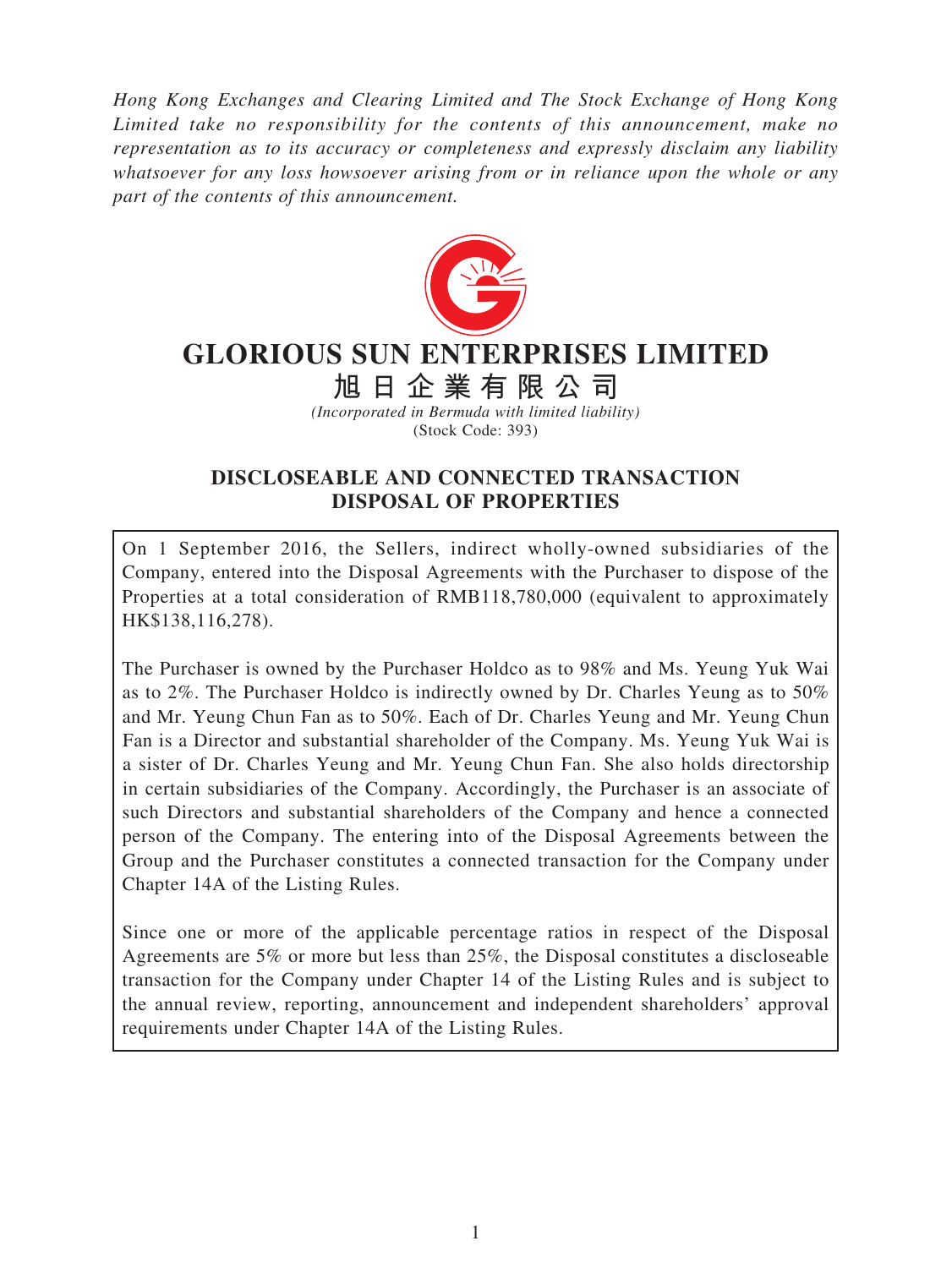An independent board committee of the Company comprising all the independent non-executive Directors has been established to advise the Independent Shareholders in respect of the Disposal Agreements and the transactions contemplated thereunder. Yu Ming Investment Management Limited has been appointed as the independent financial adviser to provide advice and recommendation to the independent board committee of the Company and the Independent Shareholders in respect of the Disposal Agreements and the transactions contemplated thereunder.

A circular containing, among other things, further particulars of the Disposal together with, the recommendations of the independent board committee of the Company, a letter from the independent financial adviser to the independent board committee of the Company and the Independent Shareholders, and a notice convening the SGM will be expected to be despatched to the Shareholders on or before 23 September 2016 in accordance with the Listing Rules.

On 1 September 2016, the Sellers, indirect wholly-owned subsidiaries of the Company, entered into the Disposal Agreements with the Purchaser to dispose of the Properties at a total consideration of RMB118,780,000 (equivalent to approximately HK\$138,116,278).

## **DISPOSAL AGREEMENT A**

The principal terms of the Disposal Agreement A are set out below:

#### **Date**

1 September 2016

# **Parties**

- (i) Seller A, an indirect wholly-owned subsidiary of the Company
- (ii) the Purchaser

#### **Asset to be disposed of**

Property A, located at units 1065, 1066, 1067 and 1075 on Level 1, International Jintaihu City, Beitang District No. 12, Wuxi, Jiangsu Province, the PRC, with a total gross floor area of 1,655.55 sq.m..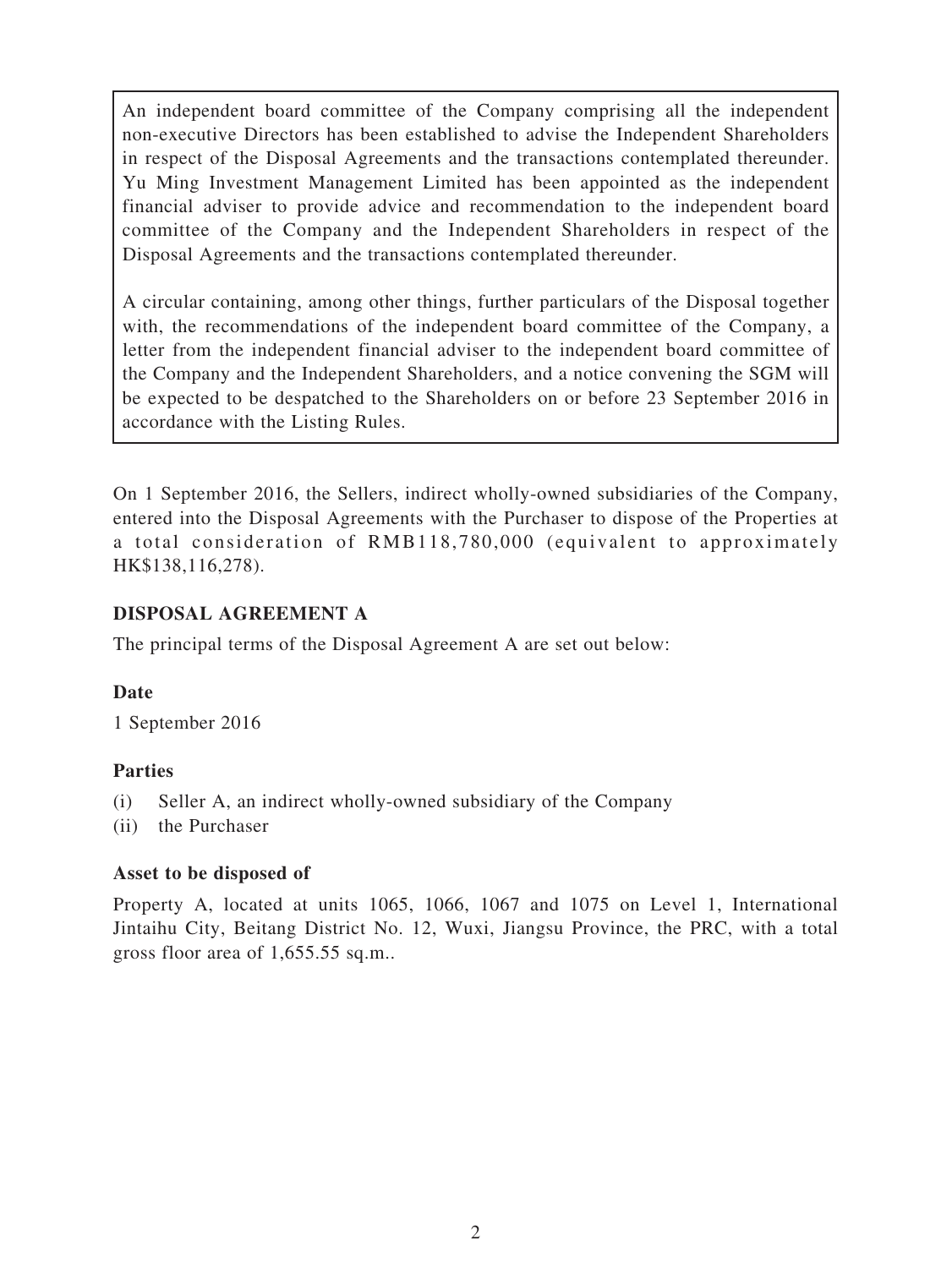#### **Consideration**

The consideration of RMB62,430,000 (equivalent to approximately HK\$72,593,023) for Property A is payable by the Purchaser according to the following schedule in cash:

- (i) RMB6,243,000 (equivalent to approximately HK\$7,259,302), representing 10% of the consideration shall be paid within 7 working days from the date of Disposal Agreement A (the "**Deposit A**");
- (ii) RMB24,972,000 (equivalent to approximately HK\$29,037,209), representing  $40\%$ of the consideration shall be paid within 3 working days from the date of the written notification by Seller A to the Purchaser of whether the approval of the transactions contemplated under Disposal Agreement A by the Independent Shareholders has been obtained and hence the transactions contemplated under Disposal Agreement A shall proceed. Such written notification shall be given within 70 days from the date of Disposal Agreement A;
- (iii) the remaining balance of the consideration, RMB31,215,000 (equivalent to approximately HK\$36,296,512), shall be paid within 7 working days from the approval of the registration of the transfer of Property A by the competent PRC authority.

The consideration was determined after arm's length negotiations between Seller A and the Purchaser with reference to the property valuation conducted by DTZ Cushman & Wakefield Limited, the Company's independent property valuer, whereby Property A was appraised at RMB62,430,000 (equivalent to approximately HK\$72,593,023) as at 31 July 2016.

# **Condition and Registration of Transfer**

The Disposal Agreement A shall terminate if the approval of the transactions contemplated under Disposal Agreement A by the Independent Shareholders has not been obtained and the Deposit A shall be returned to the Purchaser in full on an interest-free basis.

The registration of the transfer of Property A shall be completed within 3 months from the date of payment of Deposit A, and in any event no later than 30 December 2016.

For the avoidance of doubt, Disposal Agreement A and Disposal Agreement B are not inter-conditional.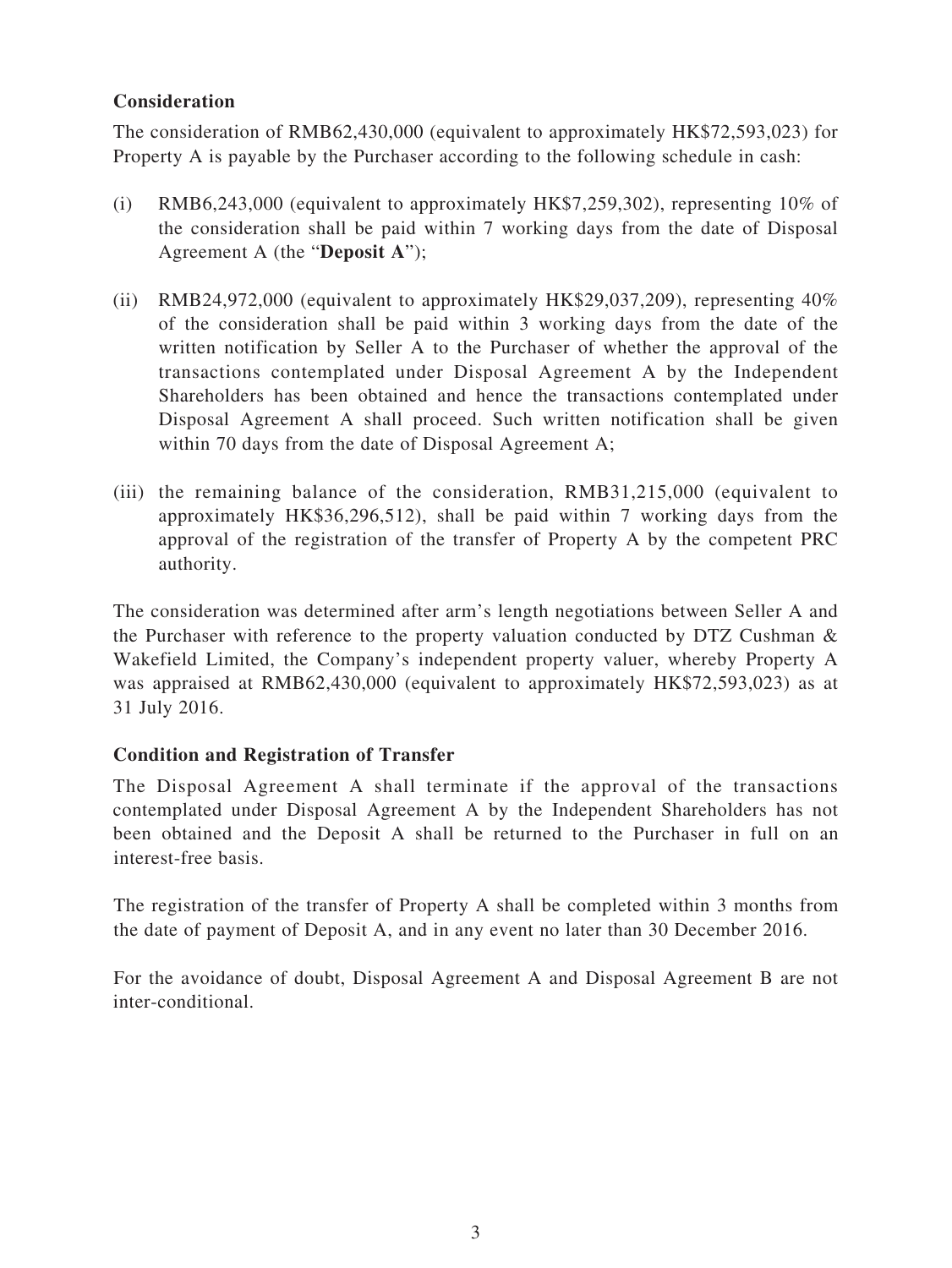## **DISPOSAL AGREEMENT B**

The principal terms of the Disposal Agreement B are set out below:

#### **Date**

1 September 2016

## **Parties**

- (i) Seller B, an indirect wholly-owned subsidiary of the Company
- (ii) the Purchaser

#### **Asset to be disposed of**

Property B, located at First Floor to Fourth Floor of no. 147 and houses 101, 201, 301 and 401 at no. 147-1, Zhongshannan Road, Yanfeng District, Hengyang, Hunan Province, the PRC, with a total gross floor area of 1,489.72 sq.m..

#### **Consideration**

The consideration of RMB56,350,000 (equivalent to approximately HK\$65,523,255) for Property B is payable by the Purchaser according to the following schedule in cash:

- (i) RMB5,635,000 (equivalent to approximately HK\$6,552,325), representing 10% of the consideration shall be paid within 7 working days from the date of Disposal Agreement B (the "**Deposit B**");
- (ii) RMB22,540,000 (equivalent to approximately HK\$26,209,302), representing  $40\%$ of the consideration shall be paid within 3 working days from the date of the written notification by Seller B to the Purchaser of whether the approval of the transactions contemplated under Disposal Agreement B by the Independent Shareholders has been obtained and hence the transactions contemplated under Disposal Agreement B shall proceed. Such written notification shall be given within 70 days from the date of Disposal Agreement B;
- (iii) the remaining balance of the consideration, RMB28,175,000 (equivalent to approximately HK\$32,761,628), shall be paid within 7 working days from the approval of the registration of the transfer of Property B by the competent PRC authority.

The consideration was determined after arm's length negotiations between Seller B and the Purchaser with reference to the property valuation conducted by DTZ Cushman & Wakefield Limited, the Company's independent property valuer, whereby Property B was appraised at RMB56,350,000 (equivalent to approximately HK\$65,523,255) as at 31 July 2016.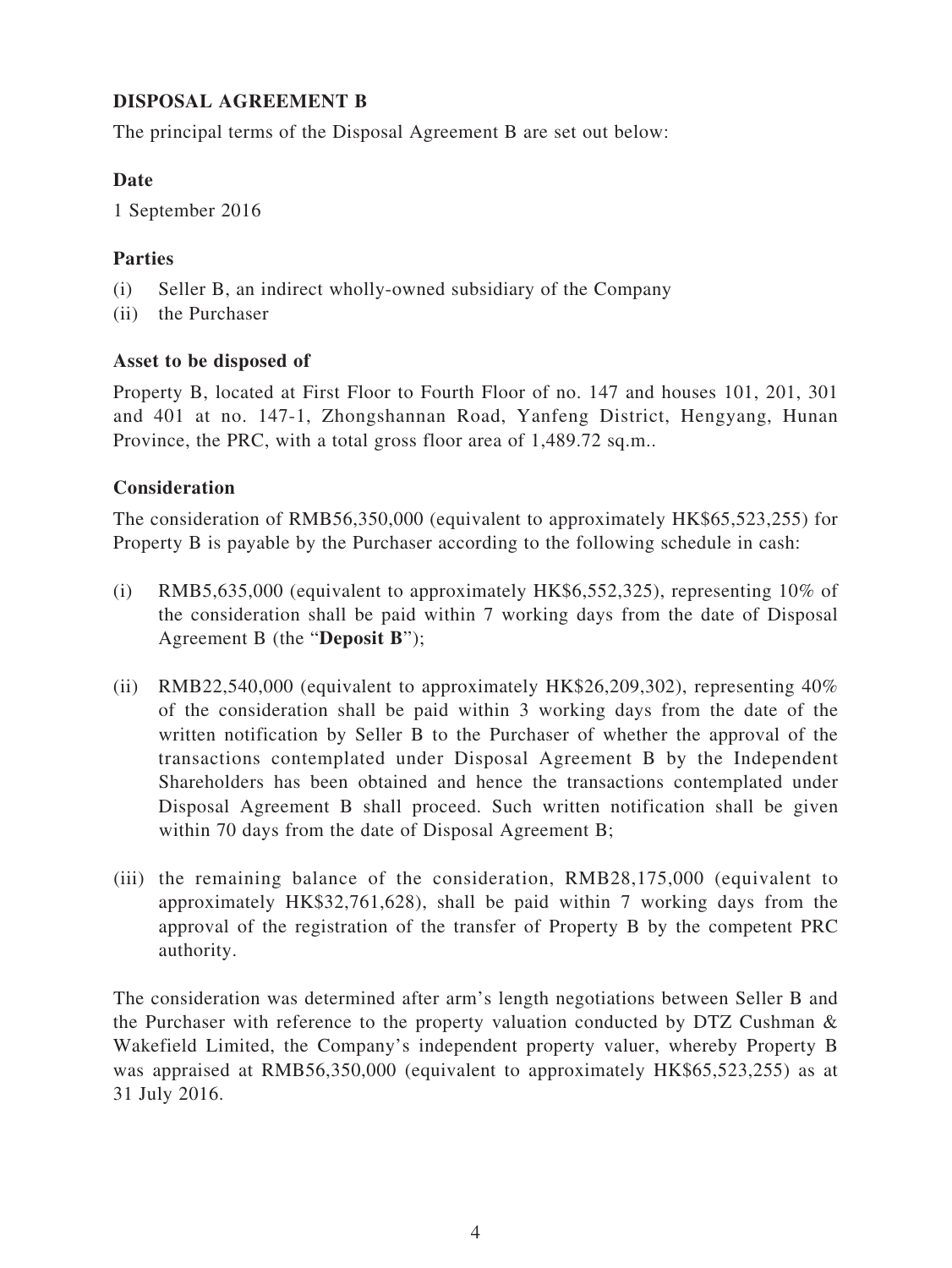#### **Condition and Registration of Transfer**

The Disposal Agreement B shall terminate if the approval of the transactions contemplated under Disposal Agreement B by the Independent Shareholders has not been obtained and the Deposit B shall be returned to the Purchaser in full on an interest-free basis.

The registration of the transfer of Property B shall be completed within 3 months from the date of payment of Deposit B, and in any event no later than 30 December 2016.

For the avoidance of doubt, Disposal Agreement A and Disposal Agreement B are not inter-conditional.

#### **GAIN FROM DISPOSAL AND USE OF PROCEEDS**

Property A was acquired by the Group at a cost of approximately RMB34,292,000 in 2008. The unaudited carrying value of the Property A as at 30 June 2016 was approximately RMB27,063,000.

Property B was acquired by the Group at a cost of approximately RMB41,500,000 in 2011. The unaudited carrying value of the Property B as at 30 June 2016 was approximately RMB36,668,000.

As each of Property A and Property B has been retail premises for self-use for each of Seller A and Seller B, respectively, for the two financial years ended 31 December 2014 and 31 December 2015 and up till the date of this announcement, there is no profit or loss attributable to the Properties for the two financial years ended 31 December 2014 and 31 December 2015.

Upon completion of the disposal of the Properties, the potential gain on the Disposal is estimated to be approximately RMB55,049,000, being the premium of the total consideration for the Disposal over the carrying value of the Properties.

The sale proceeds from the Disposal are intended for use of general working capital of the Group.

## **INFORMATION ON THE COMPANY AND THE SELLERS**

The Group is principally engaged in the retailing, export and production of casual wear and financial investments.

Each of the Sellers is an indirect wholly-owned subsidiary of the Company established in the PRC with limited liability. Each of Seller A and Seller B is principally engaged in retailing and wholesaling of various types of clothing, apparel and accessories.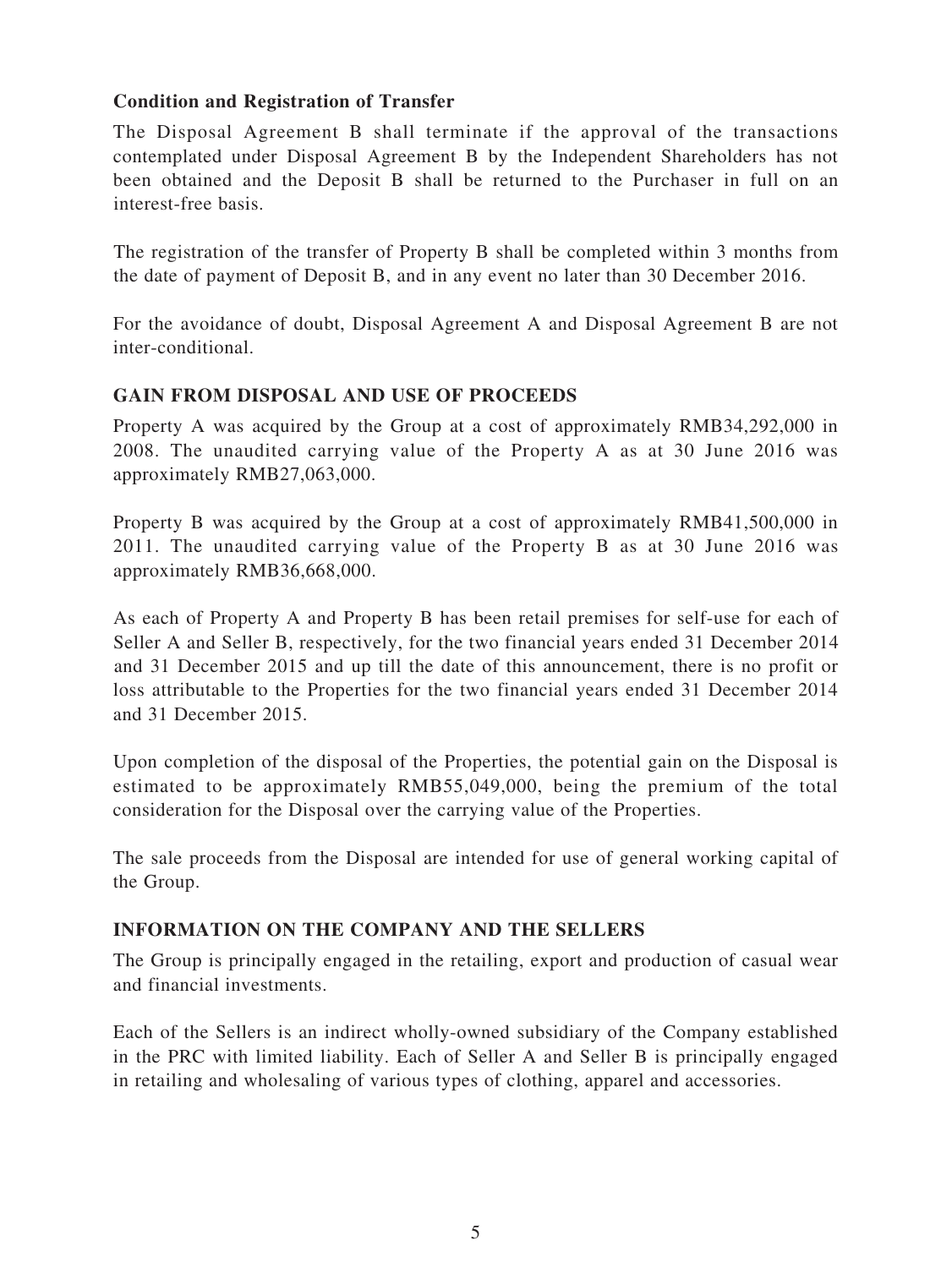## **INFORMATION ON THE PURCHASER**

The Purchaser is established in the PRC with limited liability and is principally engaged in property investment and property management.

# **REASONS FOR AND BENEFITS OF THE DISPOSAL**

As at the date of this announcement, the Properties were used as retail premises for the Group's apparel brand, Jeanswest. The initial reason for the Group to invest in PRC retail premises, including the Properties, was to ensure that flagship stores of the Group's apparel brand, Jeanswest, would be situated at prime locations.

In view of the prevailing sluggish market conditions for the PRC apparel retail industry, the management of the Group strived to alleviate such impact by consolidating the Group's retail network, and have recently formulated the strategy that the Group should put more focus on the operations in apparel brands flagship stores in the PRC located at municipalities or provincial capitals. Hence, the Group will consider to gradually dispose of retail premises properties located in PRC cities or towns which are neither municipalities nor provincial capitals.

Therefore, the Disposal of the Properties located at Wuxi and Hengyang is in line with the Group's strategy in streamlining its retail operations and the effort of the Group's management to bring reasonable returns to the Shareholders under the challenging external environment. The Directors will further decide on the relocation plan of the Jeanswest stores at the Properties upon completion of the Disposal.

The Directors (other than the independent non-executive Directors whose opinion will be provided after reviewing the advice of the independent financial adviser) are of the view that the Disposal is in the ordinary and usual course of business of the Group and the terms and conditions of the Disposal are on normal commercial terms or better, which are fair and reasonable and in the interests of the Company and its Shareholders as a whole.

#### **LISTING RULES IMPLICATIONS**

The Purchaser is owned by the Purchaser Holdco as to 98% and Ms. Yeung Yuk Wai as to 2%. The Purchaser Holdco is indirectly owned by Dr. Charles Yeung as to 50% and Mr. Yeung Chun Fan as to 50%. Each of Dr. Charles Yeung and Mr. Yeung Chun Fan is a Director and substantial shareholder of the Company. Ms. Yeung Yuk Wai is a sister of Dr. Charles Yeung and Mr. Yeung Chun Fan. She also holds directorship in certain subsidiaries of the Company. Accordingly, the Purchaser is an associate of such Directors and substantial shareholders of the Company and hence a connected person of the Company. The entering into of the Disposal Agreements between the Group and the Purchaser constitutes a connected transaction for the Company under Chapter 14A of the Listing Rules.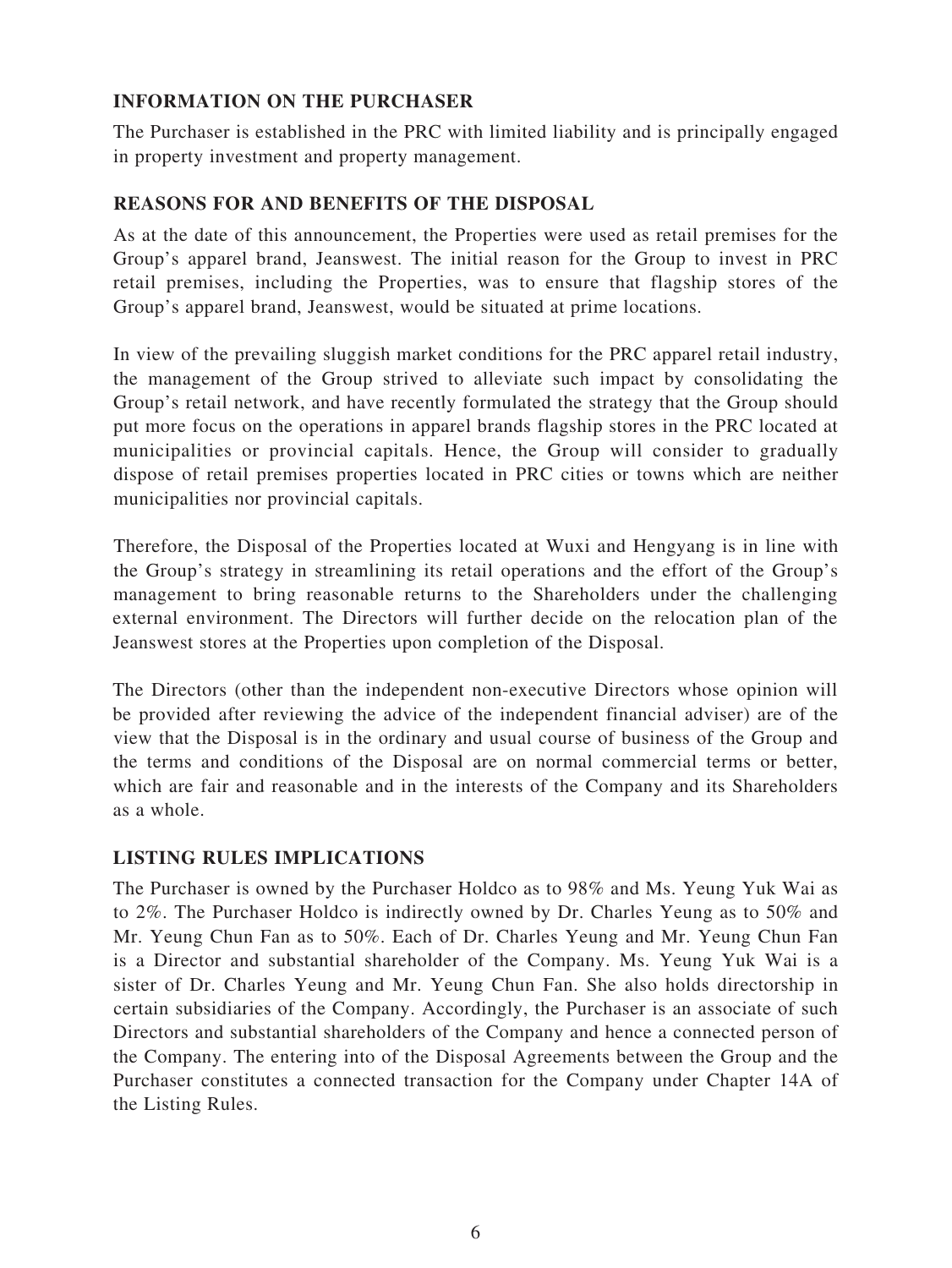Since one or more of the applicable percentage ratios in respect of the Disposal Agreements are 5% or more but less than 25%, the Disposal constitutes a discloseable transaction for the Company under Chapter 14 of the Listing Rules and is subject to the annual review, reporting, announcement and independent shareholders' approval requirements under Chapter 14A of the Listing Rules.

An independent board committee of the Company comprising all the independent nonexecutive Directors has been established to advise the Independent Shareholders in respect of the Disposal Agreements and the transactions contemplated thereunder. Yu Ming Investment Management Limited has been appointed as the independent financial adviser to provide advice and recommendation to the independent board committee of the Company and the Independent Shareholders in respect of the Disposal Agreements and the transactions contemplated thereunder.

The SGM will be convened for the Independent Shareholders to consider and, if thought fit, approve the Disposal Agreements and the transactions contemplated thereunder by poll. Dr. Charles Yeung and Mr. Yeung Chun Fan and their respective associates will abstain from voting on the resolutions to be proposed at the SGM to approve the Disposal Agreements and the transactions contemplated thereunder.

A circular containing, among other things, further particulars of the Disposal together with, the recommendations of the independent board committee of the Company, a letter from the independent financial adviser to the independent board committee of the Company and the Independent Shareholders, and a notice convening the SGM will be expected to be despatched to the Shareholders on or before 23 September 2016 in accordance with the Listing Rules.

#### **DEFINITIONS**

In this announcement, unless the context requires otherwise, the following expressions have the following meanings:

| "associate(s)",<br>"connected person(s)",<br>"percentage ratio(s)",<br>"subsidiary(ies"),<br>"substantial shareholder(s)" | each has the meaning ascribed to it under the Listing<br>Rules                                                                                                                         |
|---------------------------------------------------------------------------------------------------------------------------|----------------------------------------------------------------------------------------------------------------------------------------------------------------------------------------|
| "Company"                                                                                                                 | Glorious Sun Enterprises Limited 旭日企業有限公司,<br>a limited liability company incorporated in Bermuda,<br>the shares of which are listed on the main board of the<br><b>Stock Exchange</b> |
| "Director(s)"                                                                                                             | $\text{directory}(s)$ of the Company                                                                                                                                                   |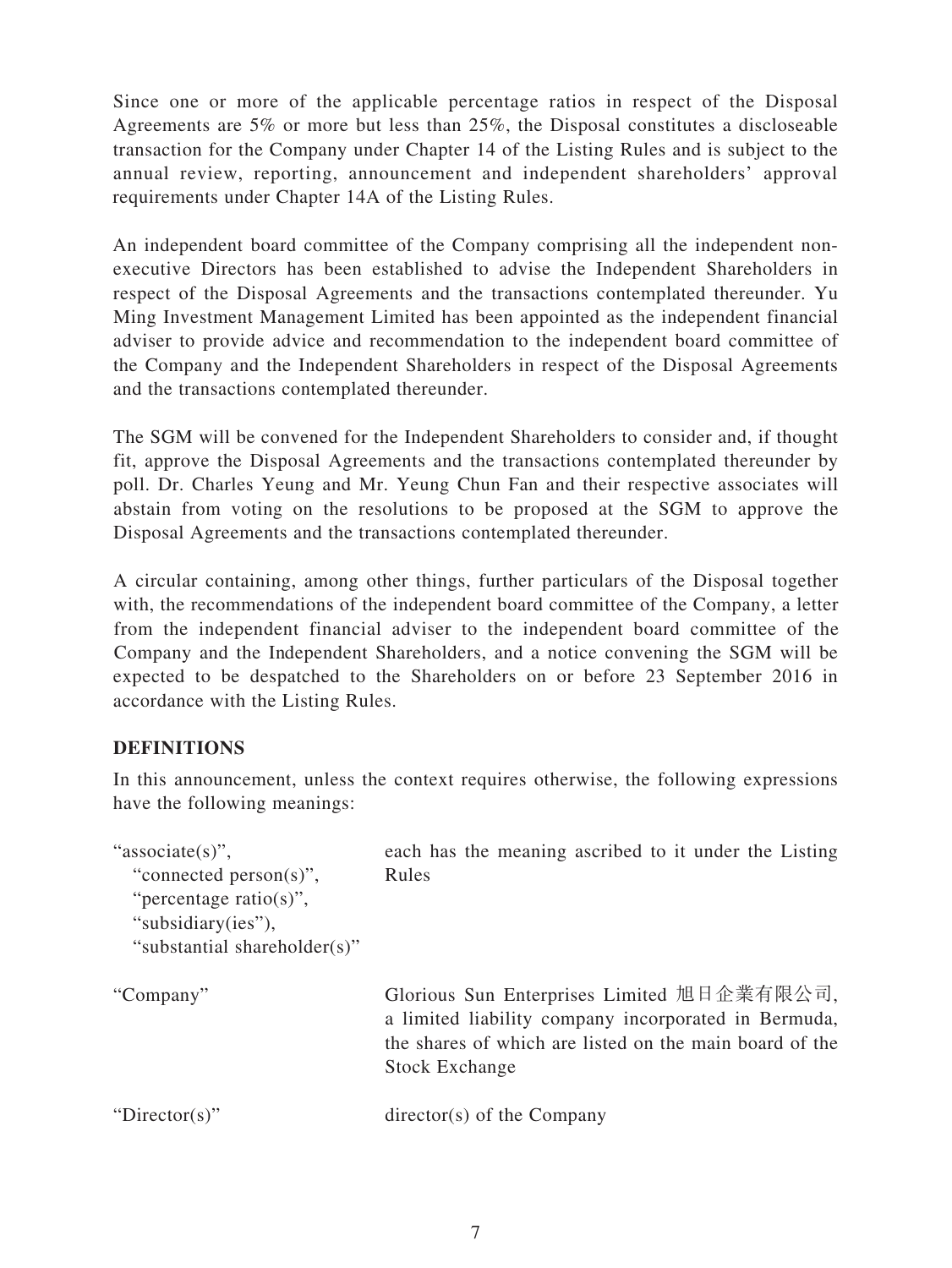| "Disposal"                 | the disposal of the Properties under the Disposal<br>Agreements                                                                                                                                                                                                |
|----------------------------|----------------------------------------------------------------------------------------------------------------------------------------------------------------------------------------------------------------------------------------------------------------|
| "Disposal Agreement A"     | the property sale and purchase agreement in relation to<br>Property A entered into between Seller A and the<br>Purchaser on 1 September 2016, further details of<br>which are disclosed in the paragraph headed "Disposal<br>Agreement A" in this announcement |
| "Disposal Agreement B"     | the property sale and purchase agreement in relation to<br>Property B entered into between Seller B and the<br>Purchaser on 1 September 2016, further details of<br>which are disclosed in the paragraph headed "Disposal<br>Agreement B" in this announcement |
| "Disposal Agreements"      | Disposal Agreement A and Disposal Agreement B                                                                                                                                                                                                                  |
| "HK\$"                     | Hong Kong Dollars, the lawful currency of Hong Kong                                                                                                                                                                                                            |
| "Hong Kong"                | Hong Kong Special Administrative Region of the PRC                                                                                                                                                                                                             |
| "Group"                    | the Company and its subsidiaries                                                                                                                                                                                                                               |
| "Independent Shareholders" | Shareholders, other than Dr. Charles Yeung, Mr.<br>Yeung Chun Fan, Ms. Yeung Yuk Wai and their<br>respective associates                                                                                                                                        |
| "Listing Rules"            | the Rules Governing the Listing of Securities on the<br><b>Stock Exchange</b>                                                                                                                                                                                  |
| "PRC"                      | The People's Republic of China                                                                                                                                                                                                                                 |
| "Properties"               | Property A and Property B                                                                                                                                                                                                                                      |
| "Property A"               | Units 1065, 1066, 1067 and 1075 on Level 1,<br>International Jintaihu City, Beitang District No.12,<br>Wuxi, Jiangsu Province, the PRC                                                                                                                         |
| "Property B"               | First Floor to Fourth Floor of no. 147 and houses 101,<br>201, 301 and 401 at no. 147-1, Zhongshannan Road,<br>Yanfeng District, Hengyang, Hunan Province, the PRC                                                                                             |
| "Purchaser"                | 惠州旭興置業有限公司 (Huizhou Yuxing Property<br>Company Limited*), a company established in the<br><b>PRC</b>                                                                                                                                                           |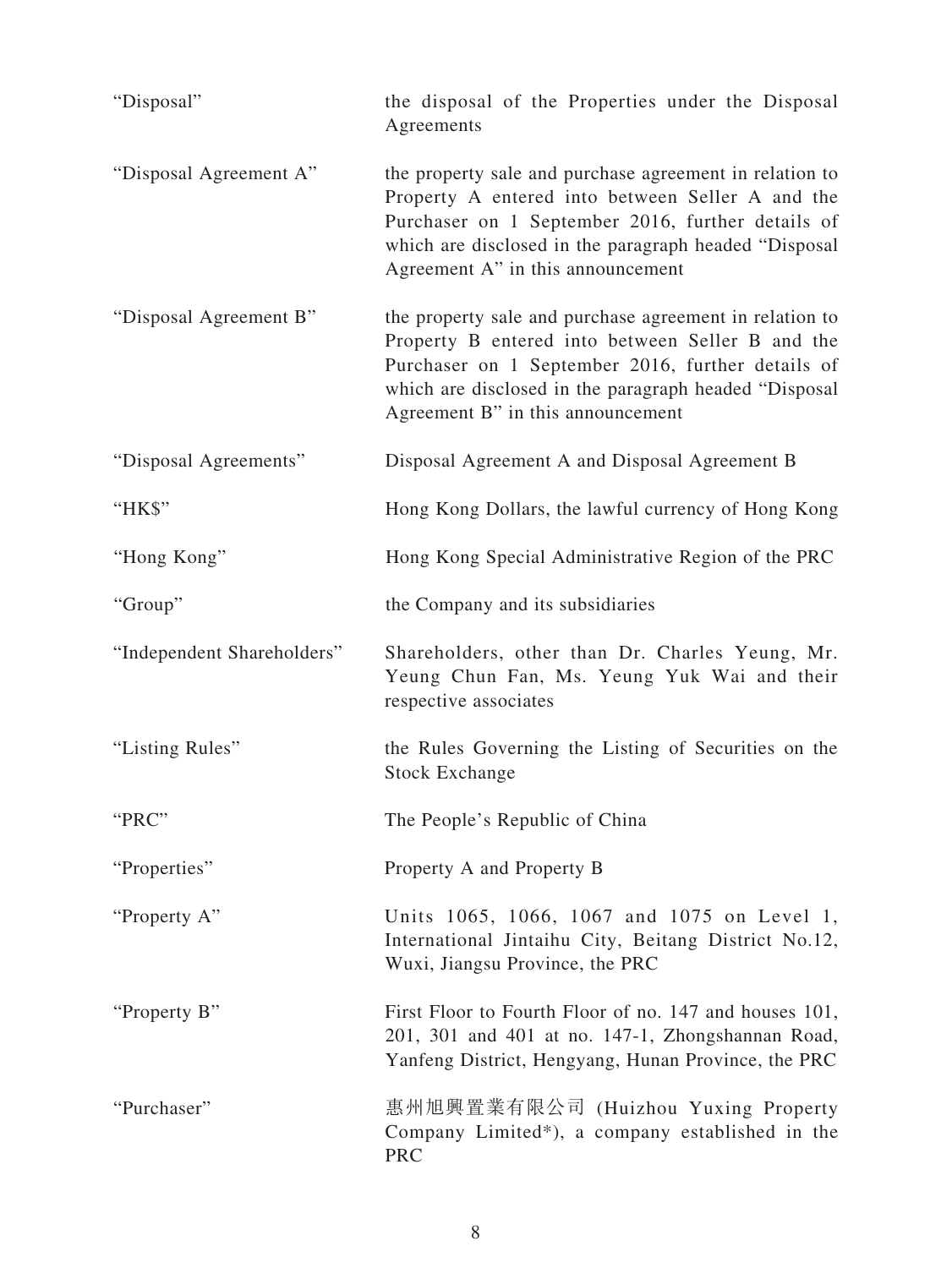| "Purchaser Holdco" | 星裕置業(惠州)有限公司(Xingyu Property (Huizhou)<br>Company Limited*), a company established in the<br><b>PRC</b>                                                                          |
|--------------------|----------------------------------------------------------------------------------------------------------------------------------------------------------------------------------|
| "RMB"              | Renminbi, the lawful currency of PRC                                                                                                                                             |
| "Seller A"         | 江蘇真維斯服飾有限公司(Jiangsu Jeanswest Apparels<br>Company Limited*), a company established in the<br>PRC and an indirect wholly-owned subsidiary of the<br>Company                       |
| "Seller B"         | 湖南真維斯服飾有限公司(Hunan Jeanswest Apparels<br>Company Limited*), a company established in the<br>PRC and an indirect wholly-owned subsidiary of the<br>Company                         |
| "Sellers"          | Seller A and Seller B                                                                                                                                                            |
| "SGM"              | the special general meeting of the Company to be held<br>to consider and approve, among other things, the<br>Disposal Agreements and the transactions<br>contemplated thereunder |
| "Shareholder(s)"   | the shareholder(s) of the Company from time to time                                                                                                                              |
| "sq.m."            | square metres                                                                                                                                                                    |
| "Stock Exchange"   | The Stock Exchange of Hong Kong Limited                                                                                                                                          |

\* *Denotes an English translation of a Chinese name and is for identification purpose only.*

*Unless otherwise specified in this announcement, amounts denominated in RMB have been converted, for the purpose of illustration only, into HK\$ at the rate of RMB0.86= HK\$1.00. The exchange rate is for the purpose of illustration only and does not constitute a representation that any amount has been, could have been or may be converted at the above rate or any other rates.*

> By Order of the Board **Hui Chung Shing, Herman**, *SBS, MH, JP Director*

Hong Kong, 1 September 2016